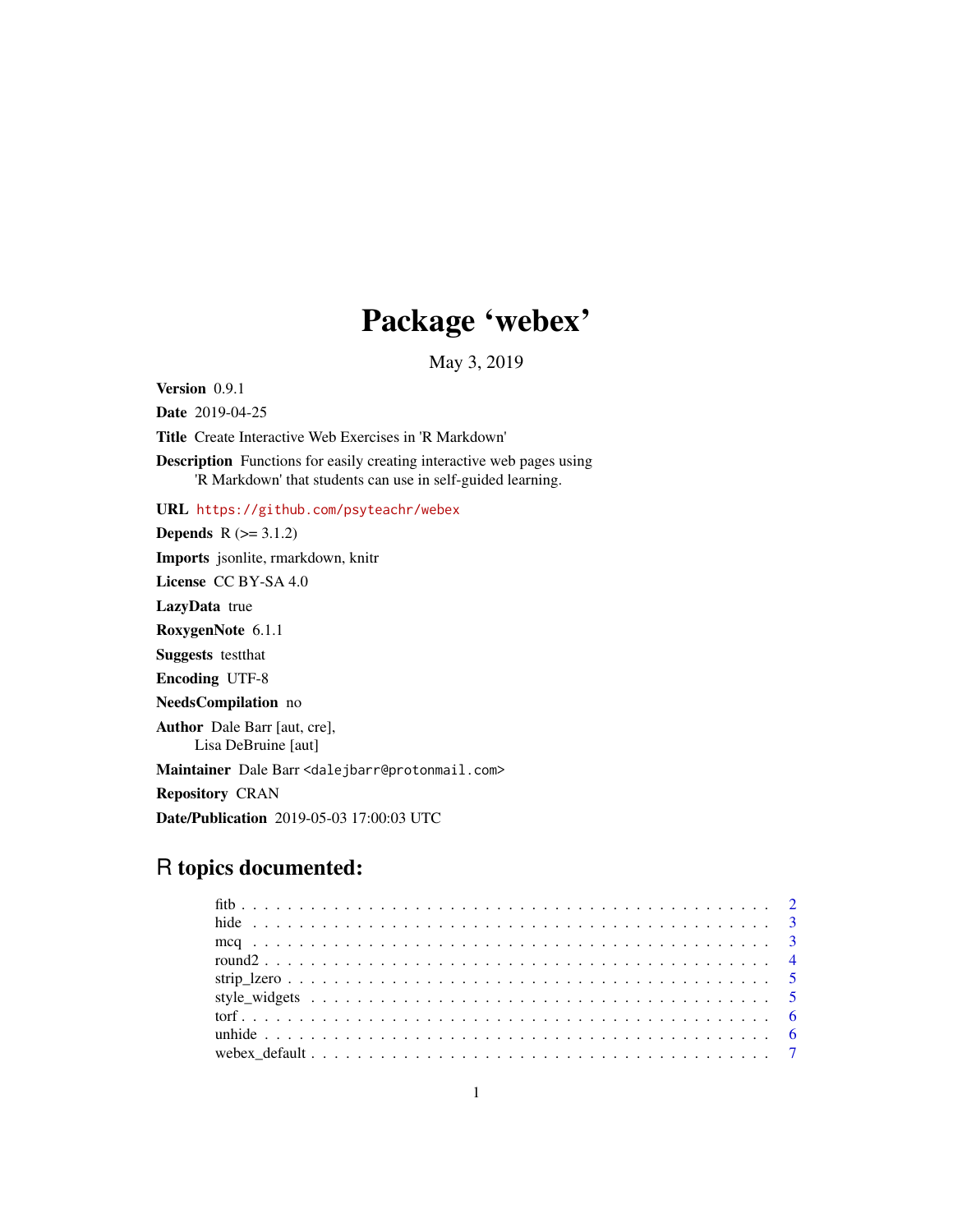## <span id="page-1-0"></span>**Index** [9](#page-8-0)

## Description

Create a fill-in-the-blank question

## Usage

```
fitb(answer, width = calculated_width, num = FALSE,
  ignore_case = FALSE, tol = NULL, ignore_ws = TRUE, regex = FALSE)
```
## Arguments

| The correct answer (can be a vector if there is more than one correct answer).                                                                       |
|------------------------------------------------------------------------------------------------------------------------------------------------------|
| Width of the input box in characters. Defaults to the length of the longest answer.                                                                  |
| Whether the input is numeric, in which case allow for leading zeroes to be omit-<br>ted.                                                             |
| Whether to ignore case (capitalization).                                                                                                             |
| The tolerance within which numeric answers will be accepted; i.e. if abs ( $respose - true$ . answer) <<br>the answer is correct (implies num=TRUE). |
| Whether to ignore whitespace.                                                                                                                        |
| Whether to use regex to match answers (concatenates all answers with 'the before<br>matching).                                                       |
|                                                                                                                                                      |

## Details

Writes html code that creates an input box widget. Call this function inline in an RMarkdown document. See the Web Exercises RMarkdown template for examples of its use in RMarkdown.

## Examples

```
# What is 2 + 2?
fitb(4, num = TRUE)
# What was the name of the Beatles drummer?
fitb(c("Ringo", "Ringo Starr"), ignore_case = TRUE)
# What is pi to three decimal places?
fitbipi, num = TRUE, tol = .001)
```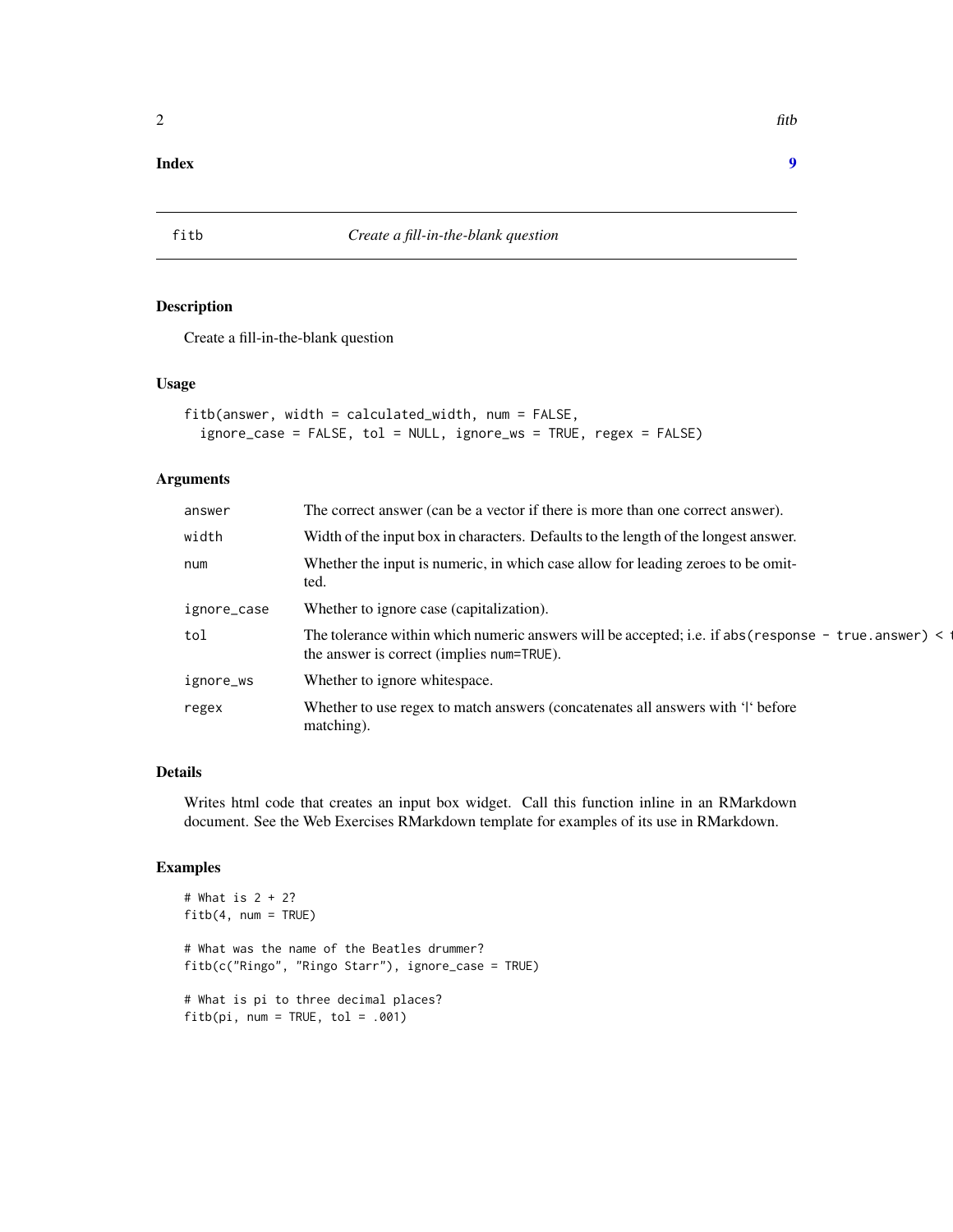<span id="page-2-0"></span>

## Description

Create button revealing hidden content

#### Usage

```
hide(button_text = "Solution")
```
## Arguments

button\_text Text to appear on the button that reveals the hidden content.

## Details

Writes HTML to create a content that is revealed by a button press. Call this function inline in an RMarkdown document. Any content appearing after this call up to an inline call to unhide() will only be revealed when the user clicks the button. See the Web Exercises RMarkdown Template for examples.

#### See Also

unhide

#### Examples

# default behavior is to generate a button that says "Solution" hide()

# or the button can display custom text hide("Click here for a hint")

mcq *Create a multiple-choice question*

#### Description

Create a multiple-choice question

#### Usage

mcq(opts)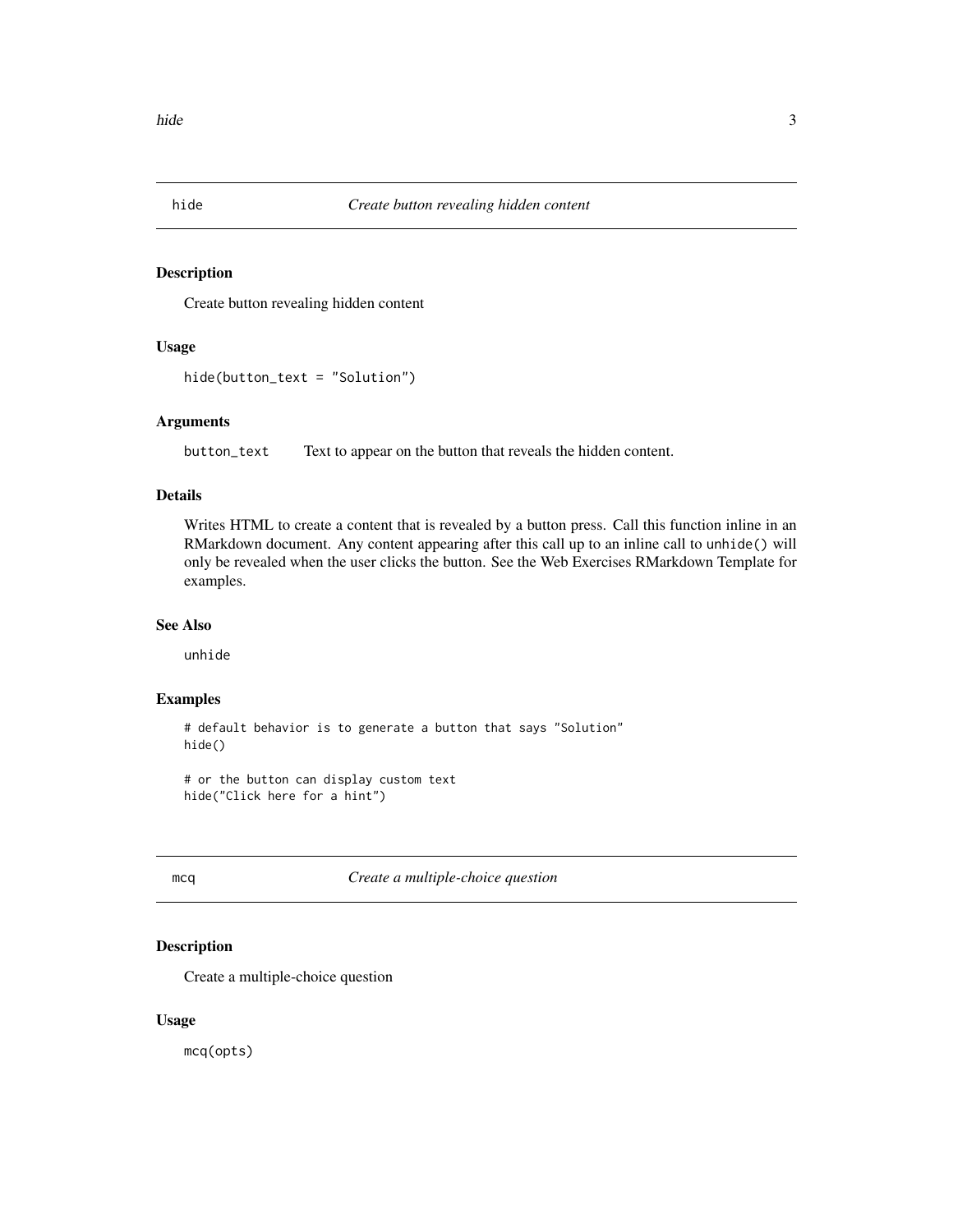#### <span id="page-3-0"></span>Arguments

opts Vector of alternatives. The correct answer is the element(s) of this vector named 'answer'.

#### Details

Writes html code that creates an option box widget, with a single correct answer. Call this function inline in an RMarkdown document. See the Web Exercises RMarkdown template for further examples.

#### Examples

```
# How many planets orbit closer to the sun than the Earth?
mcq(c(1, answer = 2, 3))
```
# Which actor played Luke Skywalker in the movie Star Wars? mcq(c("Alec Guinness", answer = "Mark Hamill", "Harrison Ford"))

round2 *Round up from .5*

#### Description

Round up from .5

#### Usage

round2(x, digits =  $0$ )

#### Arguments

|        | A numeric string (or number that can be converted to a string).                 |
|--------|---------------------------------------------------------------------------------|
| digits | Integer indicating the number of decimal places ('round') or significant digits |
|        | $('signif')$ to be used.                                                        |

#### Details

Implements rounding using the "round up from .5" rule, which is more conventional than the "round to even" rule implemented by R's built-in [round](#page-0-0) function. This implementation was taken from <https://stackoverflow.com/a/12688836>.

#### Examples

```
round2(c(2, 2.5))
# compare to:
round(c(2, 2.5))
```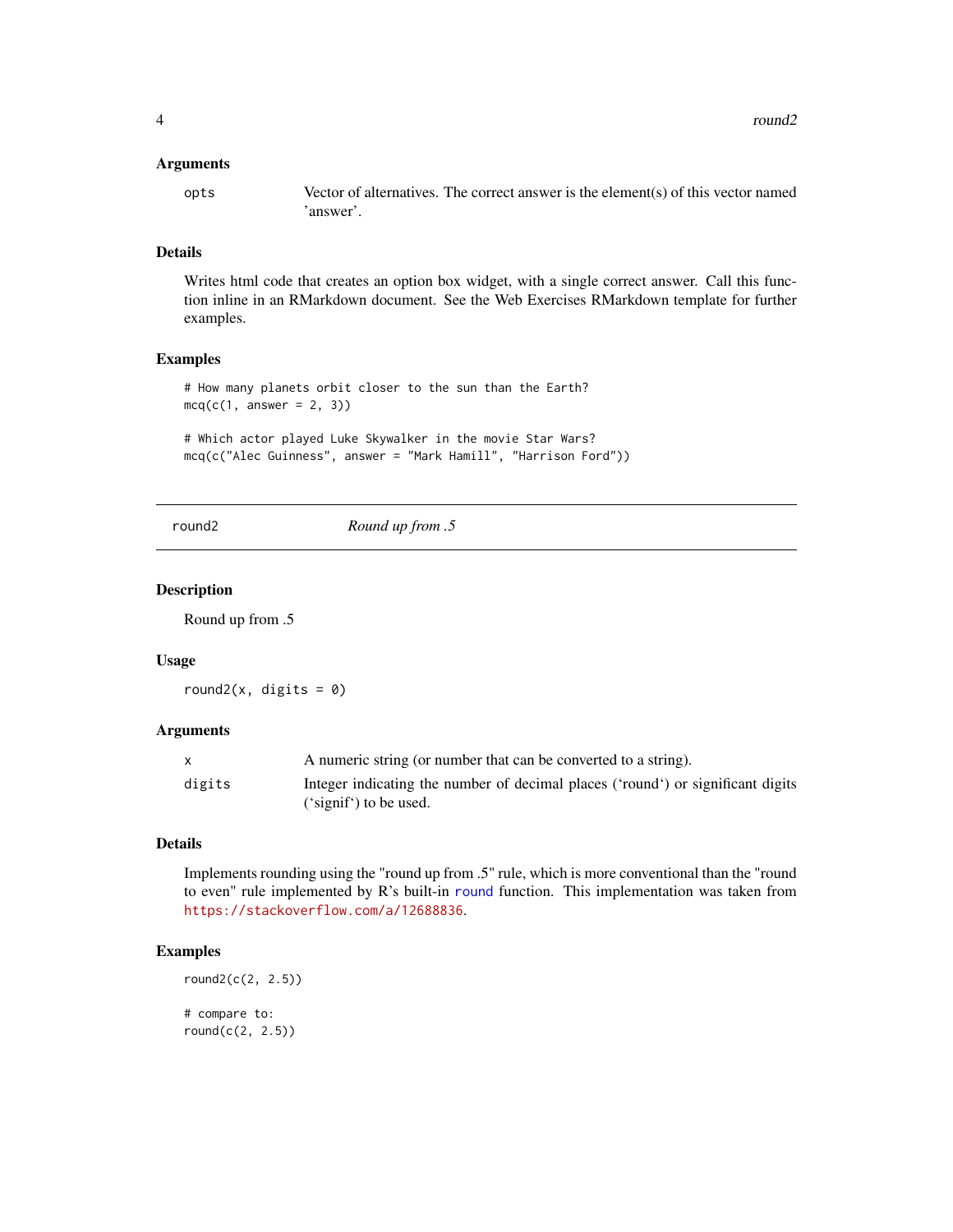<span id="page-4-0"></span>

## Description

Strip leading zero from numeric string

## Usage

```
strip_lzero(x)
```
#### Arguments

x A numeric string (or number that can be converted to a string).

## Value

A string with leading zero removed.

## Examples

strip\_lzero("0.05")

style\_widgets *Change webex widget style*

## Description

Change webex widget style

## Usage

```
style_widgets(default = "blue", correct = "red")
```
## Arguments

| default | The colour of the widgets when the correct answer is not filled in (defaults to<br>blue). |
|---------|-------------------------------------------------------------------------------------------|
| correct | The colour of the widgets when the correct answer not filled in (defaults to red).        |

## Details

Call this function inline in an RMarkdown document to change the default and correct colours using any valid HTML colour word (e.g., red, rgb(255,0,0), hsl(0, 100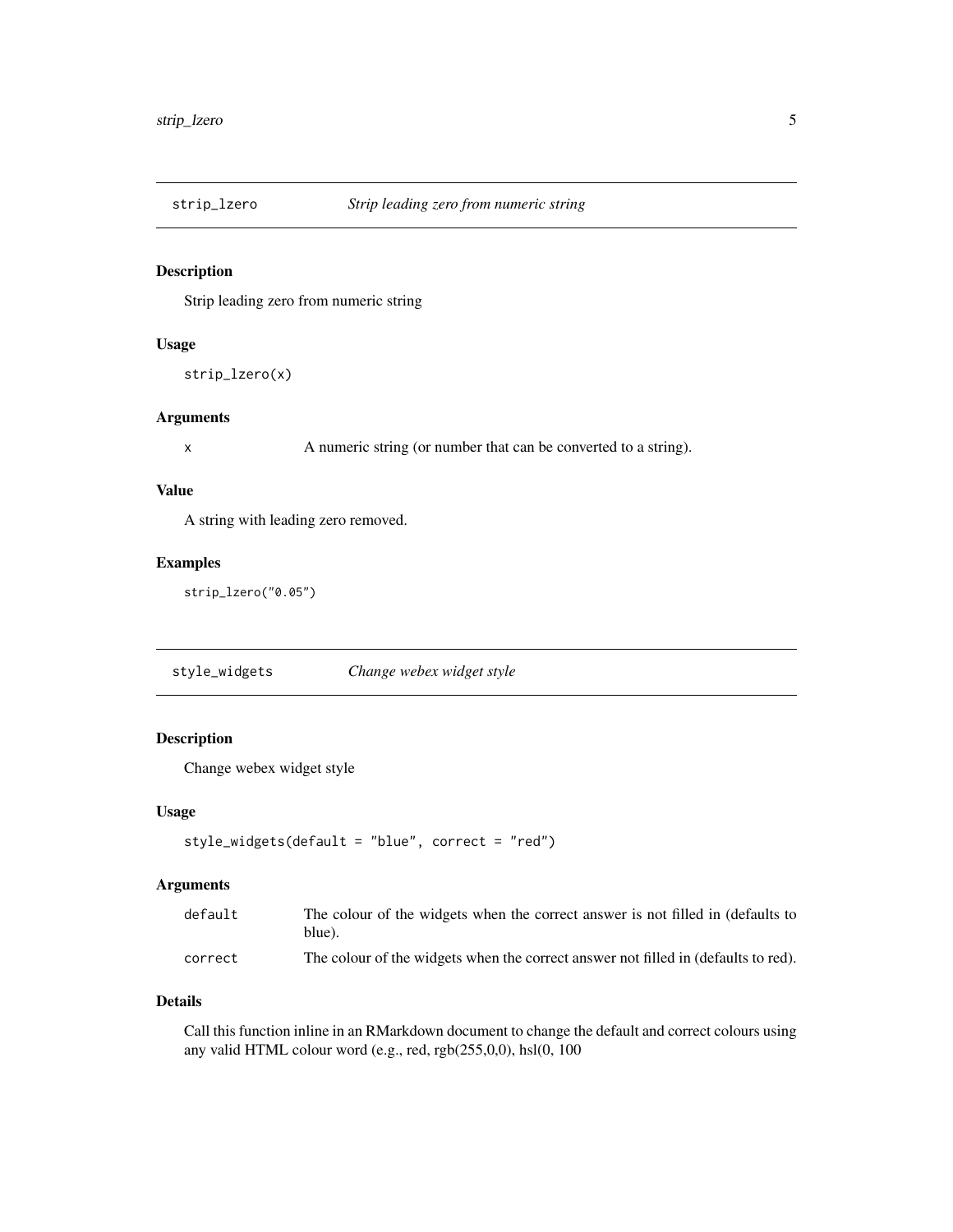## Examples

```
# change to green when correct
style_widgets(correct = "green")
# yellow when unfilled, pink when correct
style_widgets("#FFFF00", "#FF3399")
```
## torf *Create a true-or-false question*

#### Description

Create a true-or-false question

## Usage

torf(answer)

## Arguments

answer Logical value TRUE or FALSE, corresponding to the correct answer.

## Details

Writes html code that creates an option box widget with TRUE or FALSE as alternatives. Call this function inline in an RMarkdown document. See the Web Exercises RMarkdown template for further examples.

## Examples

```
# True or False? 2 + 2 = 4torf(TRUE)
# True or False? The month of April has 31 days.
torf(FALSE)
```
unhide *End hidden HTML content*

## Description

End hidden HTML content

#### Usage

unhide()

<span id="page-5-0"></span>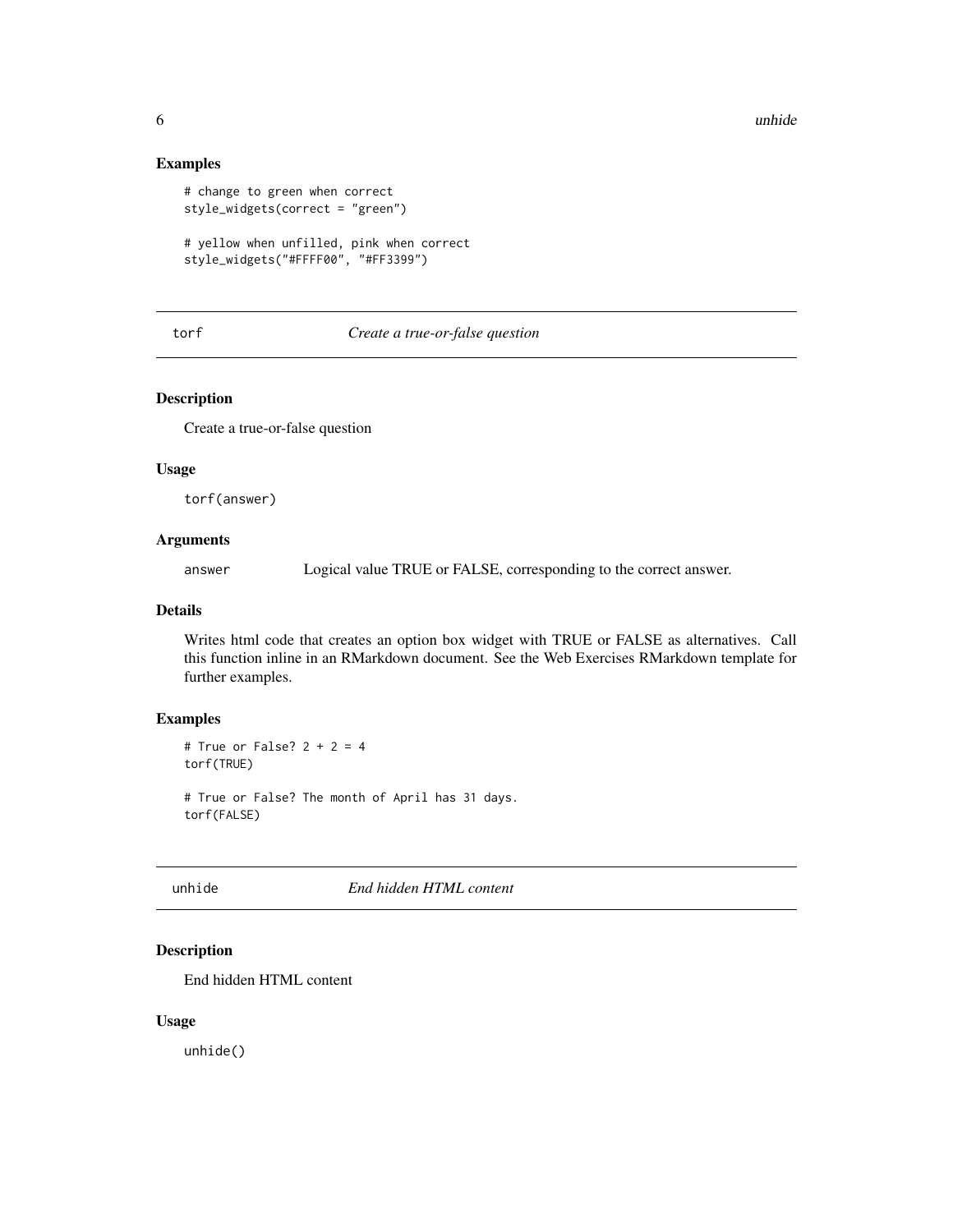## <span id="page-6-0"></span>webex\_default 7

## Details

Call this function inline in an RMarkdown document to mark the end of hidden content (see the Web Exercises RMarkdown Template for examples).

## See Also

hide

## Examples

```
# just produce the closing </div>
unhide()
```
webex\_default *Create default webex document*

## Description

This function wraps rmarkdown::html\_document to configure compilation to embed the default webex CSS and JavaScript files in the resulting HTML.

#### Usage

```
webex_default(...)
```
#### Arguments

... Additional function arguments to pass to [html\\_document](#page-0-0).

## Details

Call this function as the output\_format argument for the [render](#page-0-0) function when compiling HTML documents from RMarkdown source.

## See Also

[render](#page-0-0), [html\\_document](#page-0-0)

#### Examples

```
# copy the webex 'R Markdown' template to a temporary file
## Not run:
my_rmd <- tempfile(fileext = ".Rmd")
rmarkdown::draft(my_rmd, "webex", "webex")
# compile it
rmarkdown::render(my_rmd, webex::webex_default())
```
# view the result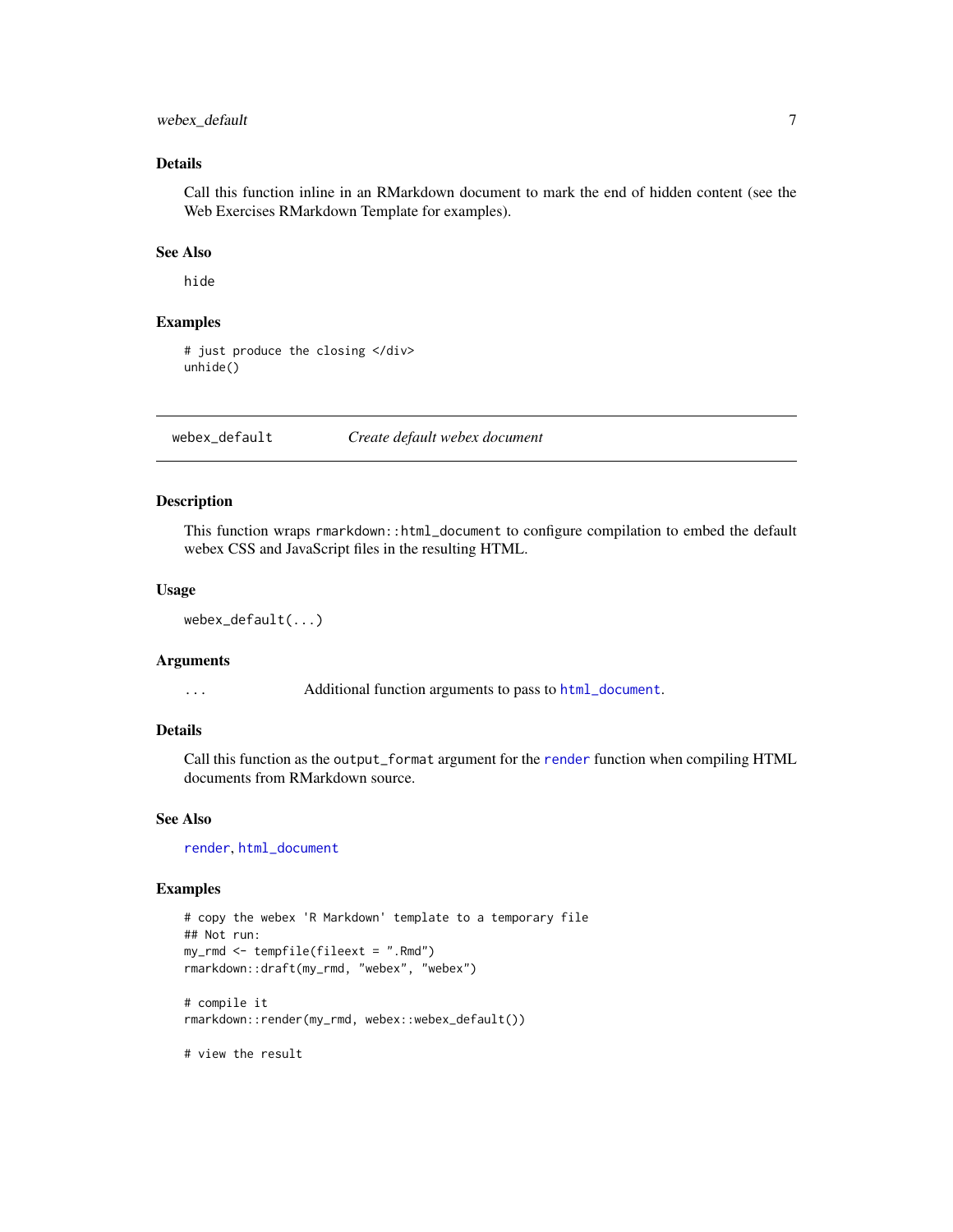```
browseURL(sub("\\.Rmd$", ".html", my_rmd))
## End(Not run)
```